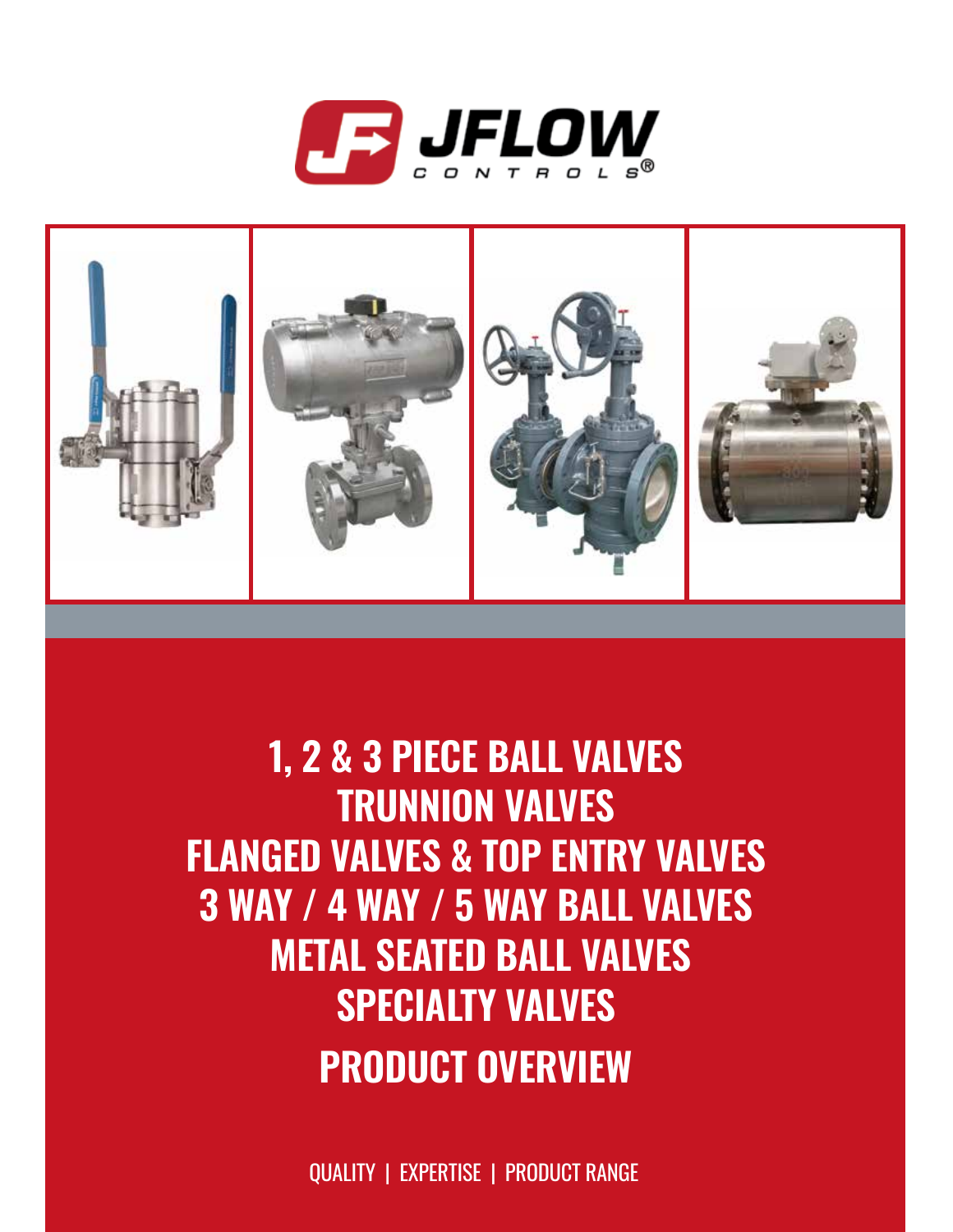#### ONE & TWO PIECE BALL VALVES

## FSLD1100 SERIES

2000 psi One Piece Ball Valve Fire safe to API 607, 4th Edition Adjustable stem packing, no leakage paths through body, blow-out proof stem, 150 psi saturated steam MTRs available, NACE MR0175

| <b>Size</b>            | $1/4" - 2"$                         |
|------------------------|-------------------------------------|
| <b>Body Material</b>   | 316, WCB                            |
| <b>Trim Material</b>   | 316, WCB                            |
| Packing Material       | PTFE or Graphoil                    |
| Port                   | Reduced port                        |
| <b>End Connections</b> | <b>NPT</b>                          |
| Temperature            | $-20^{\circ}$ F to $+375^{\circ}$ F |
| Seat Materials         | <b>RPTFE</b>                        |





# FSLD3900F SERIES

3000 psi Two Piece Ball Valve Fire safe to API 607, 4th Edition Adjustable packing, seal-welded body, silicone-free, blow-out proof stem MTRs available, NACE MR0175

| Size                   | $1/4" - 2"$                         |
|------------------------|-------------------------------------|
| <b>Body Material</b>   | WCB, 316, Alloys                    |
| Trim Material          | 316, 17-4 stem, Alloys              |
| Packing Material       | PTFE or Graphoil                    |
| Port                   | Full port                           |
| <b>End Connections</b> | NPT, metric                         |
| Temperature            | $-50^{\circ}$ F to $+600^{\circ}$ F |
| Seat Materials         | Delrin, PEEK                        |

## 3700 SERIES

1000 psi Two Piece Full Port Ball Valve Adjustable packing, silicone-free Blow-out proof stem Anti-static stem Pressure 1,000 psi

| <b>Size</b>          | $1/4" - 3"$                                 |
|----------------------|---------------------------------------------|
| <b>Body Material</b> | 316                                         |
| <b>Trim Material</b> | 316                                         |
| Packing Material     | <b>PTFE</b> or Graphoil                     |
| Port                 | Full port                                   |
| End Connections      | NPT, metric                                 |
| Temperature          | $-29^{\circ}$ F to + 300 $^{\circ}$ F       |
| Seat Materials       | <b>PTFE</b>                                 |
| Options              | Locking handle, Stem extension, Oval handle |

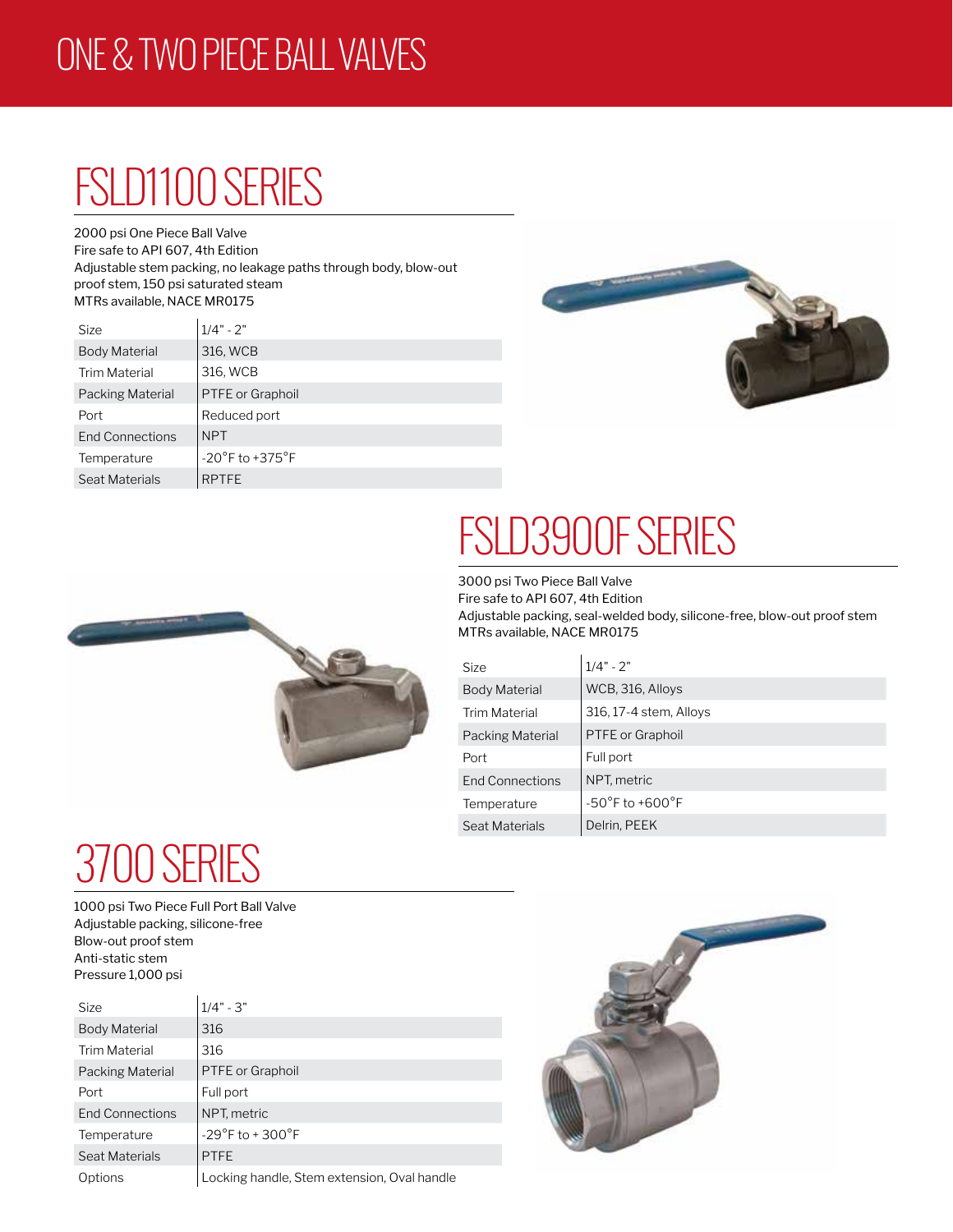## FSLD3500 SERIES

2000 psi Two Piece Ball Valve

Fire safe to API 607, 4th Edition

Adjustable packing, seal-welded body, silicone-free, blow-out proof stem ISO 5211 mounting pad, MTRs available, NACE MR0175

| Size                    | $1/4" - 3"$                                                    |
|-------------------------|----------------------------------------------------------------|
| <b>Body Material</b>    | <b>WCB, 316</b>                                                |
| <b>Trim Material</b>    | 316, 17-4 stem                                                 |
| <b>Packing Material</b> | <b>PTFE</b> or Graphoil                                        |
| Port                    | Full port                                                      |
| <b>End Connections</b>  | NPT, metric                                                    |
| Temperature             | $-29^{\circ}$ F to $+600^{\circ}$ F                            |
| Seat Materials          | <b>TFM, TFM 4215</b>                                           |
| Options                 | Locking handle, Stem extension, Limit switch,<br>Spring handle |



#### DM3800F SERIES

1000 psi Two Piece Ball Valve ISO 5211 direct mounting pad Live loaded packing, silicone-free, blow-out proof stem MTRs available



| Size                   | $1/4" - 3"$                                                    |
|------------------------|----------------------------------------------------------------|
| <b>Body Material</b>   | 304, 316, 316L, CN7M (Alloy 20)                                |
| Trim Material          | 304, 316, CN7M (Alloy 20)                                      |
| Packing Material       | <b>PTFE</b>                                                    |
| Port                   | Full port                                                      |
| <b>End Connections</b> | NPT, metric                                                    |
| Temperature            | $-29^{\circ}$ F to + 300 $^{\circ}$ F                          |
| Seat Materials         | Teflon                                                         |
| Options                | Locking handle, Stem extension, Limit switch,<br>Spring handle |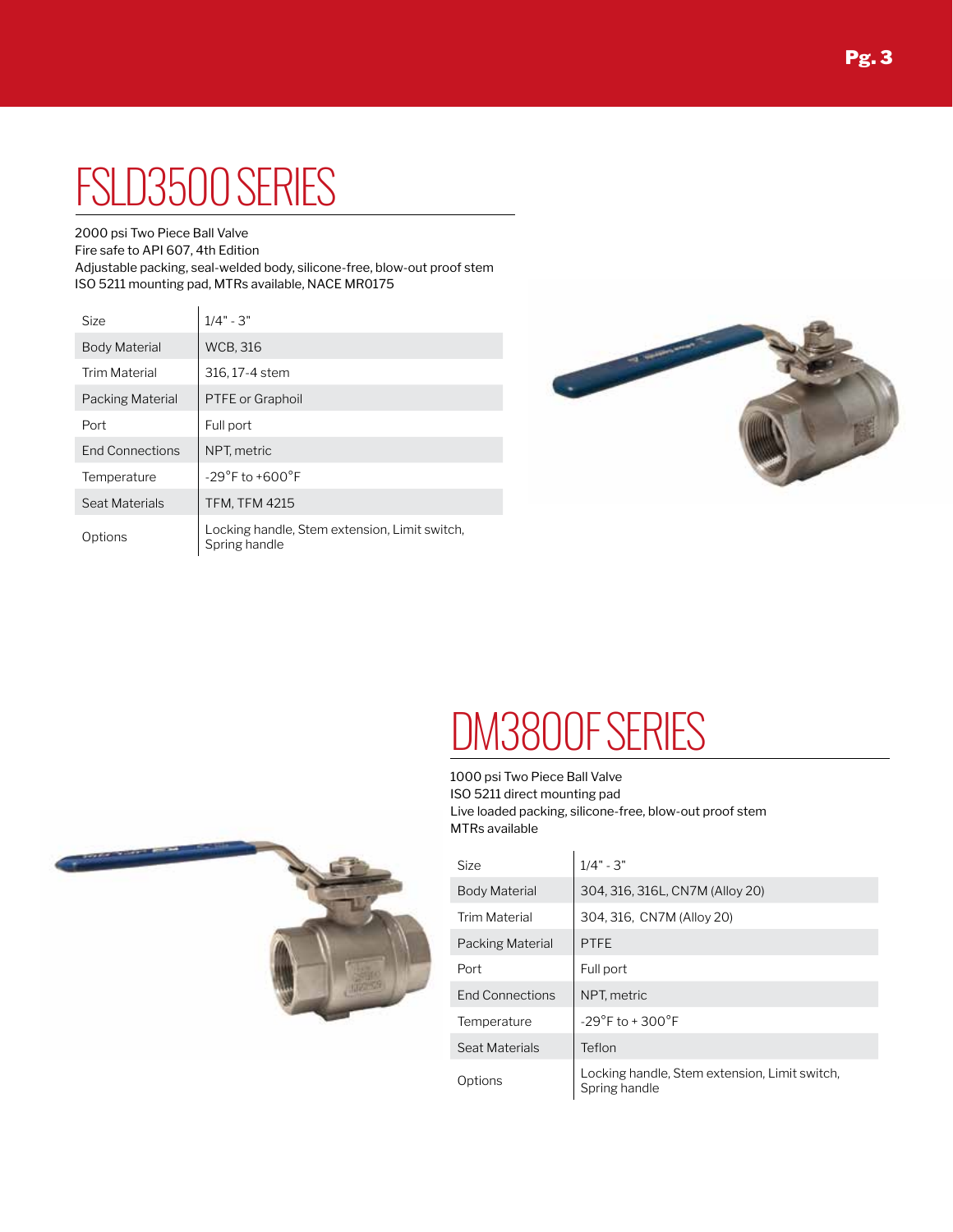#### THREE PIECE BALL VALVES

## DM4800 SERIES

3600 psi, Three Piece Ball Valve

ISO direct mounting pad, Fire safe to API 607, 7th Edition Live-loaded packing, encapsulated seat with locking handle, B16.34 MTRs available

CRN Registration Number available, LDAR Compliant ISO-15848, TA Luft certification

| Size                   | $1/4" - 3"$                                                 |
|------------------------|-------------------------------------------------------------|
| <b>Body Material</b>   | WCB, 316, Alloys                                            |
| Trim Material          | 316, Alloys: Stellite ball                                  |
| Packing Material       | PTFE, Graphoil, TFM                                         |
| Port                   | Full port                                                   |
| <b>End Connections</b> | Threaded, SW, BW, ESW, Flanged ANSI 150 - 1500              |
| Temperature            | $-20^{\circ}$ F to $+1000^{\circ}$ F                        |
| Seat Materials         | PEEK, Delrin, Metal, TFM 4215, Carbon PEEK                  |
| Options                | Chainwheel, Fusible link, Extended bonnet, Spring<br>handle |



# DMCF7300 SERIES

1000 psi, Tri-Clamp Valve with 10Ra Interior Finish ISO 5211 direct mounting pad Blow-out proof stem, cavity-filled, sanitary three piece ball valve Live-loaded packing, 3A certified MTRs available

| Size                   | $1/4" - 4"$                                                |
|------------------------|------------------------------------------------------------|
| <b>Body Material</b>   | 316, Alloy 20, Duplex, Monel                               |
| <b>Trim Material</b>   | 316, Alloy 20, Duplex, Monel                               |
| Packing Material       | PTFE, Graphoil, TFM                                        |
| Port                   | Full port                                                  |
| <b>End Connections</b> | Tri-clamp, BW, Tube                                        |
| Temperature            | $-20^{\circ}$ F to $+600^{\circ}$ F                        |
| Seat Materials         | Teflon, TFM, TFM 4215                                      |
| Options                | CIP/SIP self-flushing, non-cavity filled, Spring<br>handle |

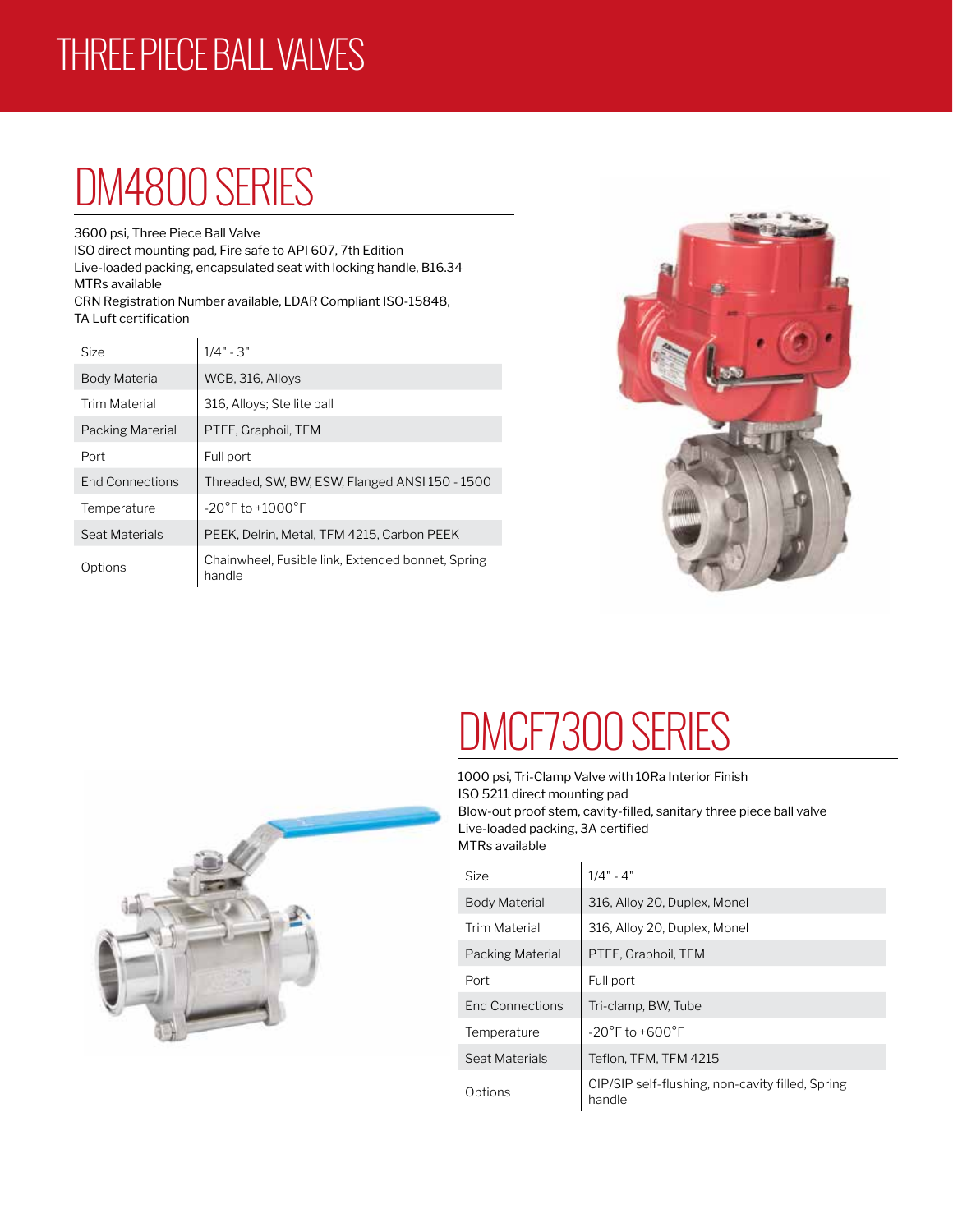### DM4600 SERIES

2000 psi, Three Piece, High Performance Valve, B16.34, Fire safe to API 607, 7th Edition, ISO 5211 direct mounting pad, live-loaded packing, blow-out proof stem, anti-static, silicone-free

MTRs available, LDAR Compliant ISO-15848, TA-LUFT Emissions certification, CRN, UL certified

| Size                   | $1/4" - 3"$                                                                                                                            |
|------------------------|----------------------------------------------------------------------------------------------------------------------------------------|
| <b>Body Material</b>   | WCB, 316, Alloy 20, Duplex, Alloys                                                                                                     |
| <b>Trim Material</b>   | 316, Alloy 20, Duplex, Hastelloy C                                                                                                     |
| Packing Material       | PTFE, Graphoil, TFM                                                                                                                    |
| Port                   | Full port                                                                                                                              |
| <b>End Connections</b> | NPT, SW, BW, Flanged 150 - 600, metric threads                                                                                         |
| Temperature            | $-50^{\circ}$ F to $+650^{\circ}$ F                                                                                                    |
| Seat Materials         | TFM 1600, TFM 4215, UHMPWE, Vespel, Metal<br>Seated                                                                                    |
| Options                | Cryogenic and fugitive emission bonnets                                                                                                |
| Certifications         | UL certified for fluid types, certified to NSF/ANSI<br>372 and NSF/ANSI 61 Section 8-2017 by Truesdal<br>Laboratory for drinking water |



#### DM4500FTMTMS SERIES

ISO 5211 Direct Mounting Pad, Three Piece Ball Valve 1000 psi, live-loaded packing, blow-out proof stem, silicone free MTRs available



| Size                   | $1/4" - 4"$                                             |
|------------------------|---------------------------------------------------------|
| <b>Body Material</b>   | WCB, 316, Alloy 20, Duplex, Alloys                      |
| <b>Trim Material</b>   | 316, Alloy 20, Duplex, Alloy                            |
| Packing Material       | PTFE, Graphoil, TFM                                     |
| Port                   | Full port                                               |
| <b>End Connections</b> | ANSI 150 - 300, NPT, SW, BW, metric threads             |
| Temperature            | $-50^{\circ}$ F to $+450^{\circ}$ F                     |
| Seat Materials         | <b>TFM1600</b>                                          |
| Options                | Oval handle, Limit switch, Automation,<br>Spring handle |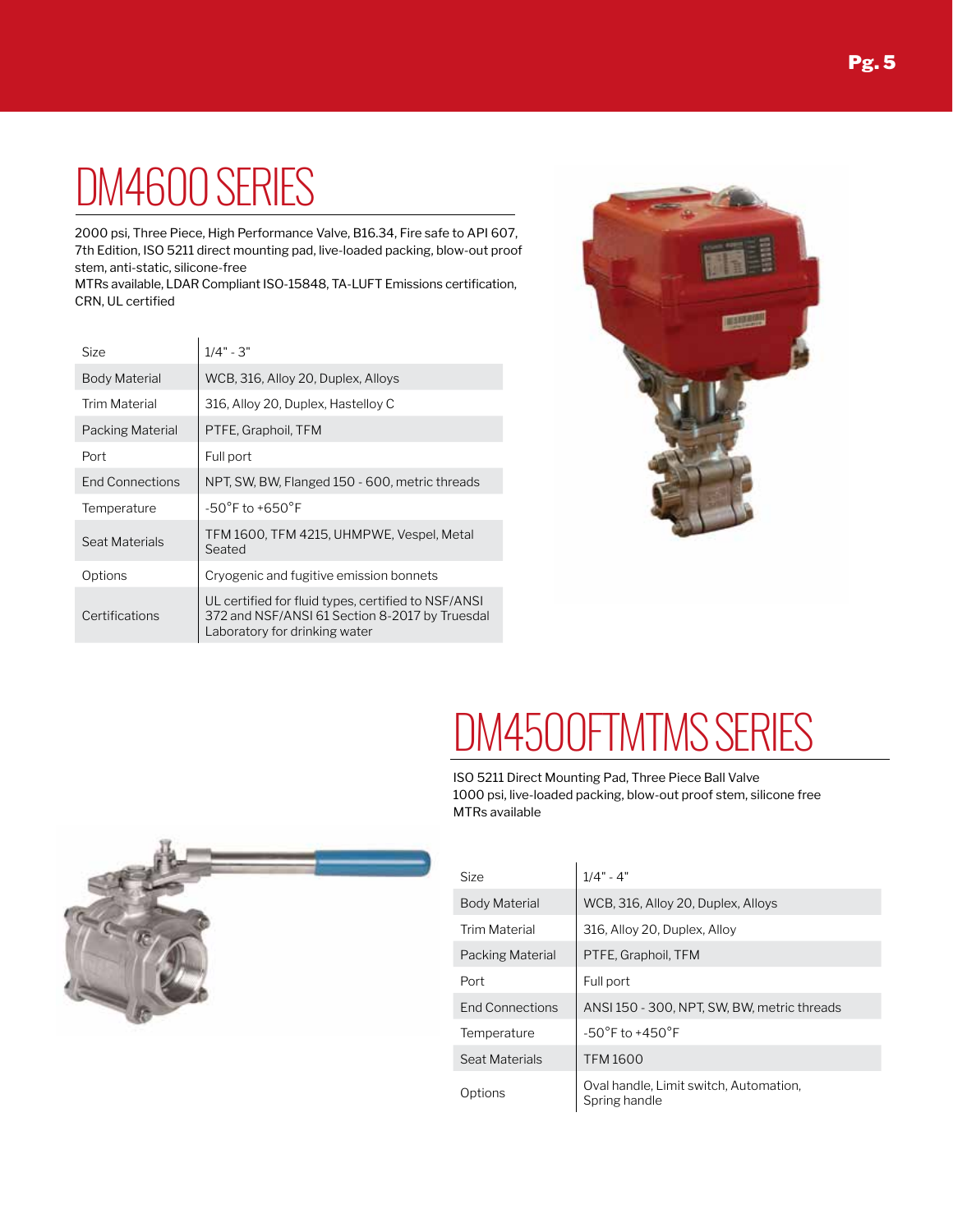#### TRUNNION VALVES

## 9500F SERIES

Double Block & Bleed, Seal Welded Ball Valve API 6D, blow-out proof stem, NACE-certified Fire safe to API 607, 4th Edition B16.34, B16-10, ISO 5211 direct mounting pad MTRs available

| Size:                  | $2" - 60"$                                                                                |
|------------------------|-------------------------------------------------------------------------------------------|
| Body Material          | 304, WCB, 316, LCB, LF2, F316, A105                                                       |
| <b>Trim Material</b>   | 316, 17-4 stem, Chrome, SS410                                                             |
| Packing Material       | PTFE, Graphoil, TFM                                                                       |
| Port                   | Full port and reduced port                                                                |
| <b>End Connections</b> | NPT, SW, BW, ANSI 150 - 2500                                                              |
| Temperature            | $-50^{\circ}$ F to $+1000^{\circ}$ F                                                      |
| Seat Materials         | Nylon, RPTFE, TFM, Metal Seated, PEEK, Carbon<br>PEEK, Tungsten Carbide, Stellite, Devlon |
| Options                | Locking handle, Gear operator, Stem extension for<br>buried service                       |





### 9700F SERIES

Double Block & Bleed Ball Valve API 6D, blow-out proof stem Fire-safe to API 607, 4th Edition NACE certified, B16.34, ISO 5211 direct mounting pad MTRs available, CRN available

 $\overline{1}$ 

| Size                    | $2" - 60"$                                               |
|-------------------------|----------------------------------------------------------|
| <b>Body Material</b>    | WCB, 316, LCB, LF2, F316, A105                           |
| <b>Trim Material</b>    | 316, 17-4 stem, Chrome                                   |
| <b>Packing Material</b> | PTFE, Graphoil, TFM                                      |
| Port                    | Full port and Reduced port                               |
| <b>End Connections</b>  | NPT, SW, BW, ANSI 150 - 2500                             |
| Temperature             | $-50^{\circ}$ F to $+1000^{\circ}$ F                     |
| Seat Materials          | Nylon, RPTFE, TFM, PEEK, Carbon PEEK,<br>Carbon TFM 4215 |
| Options                 | Locking handle, Gear operator                            |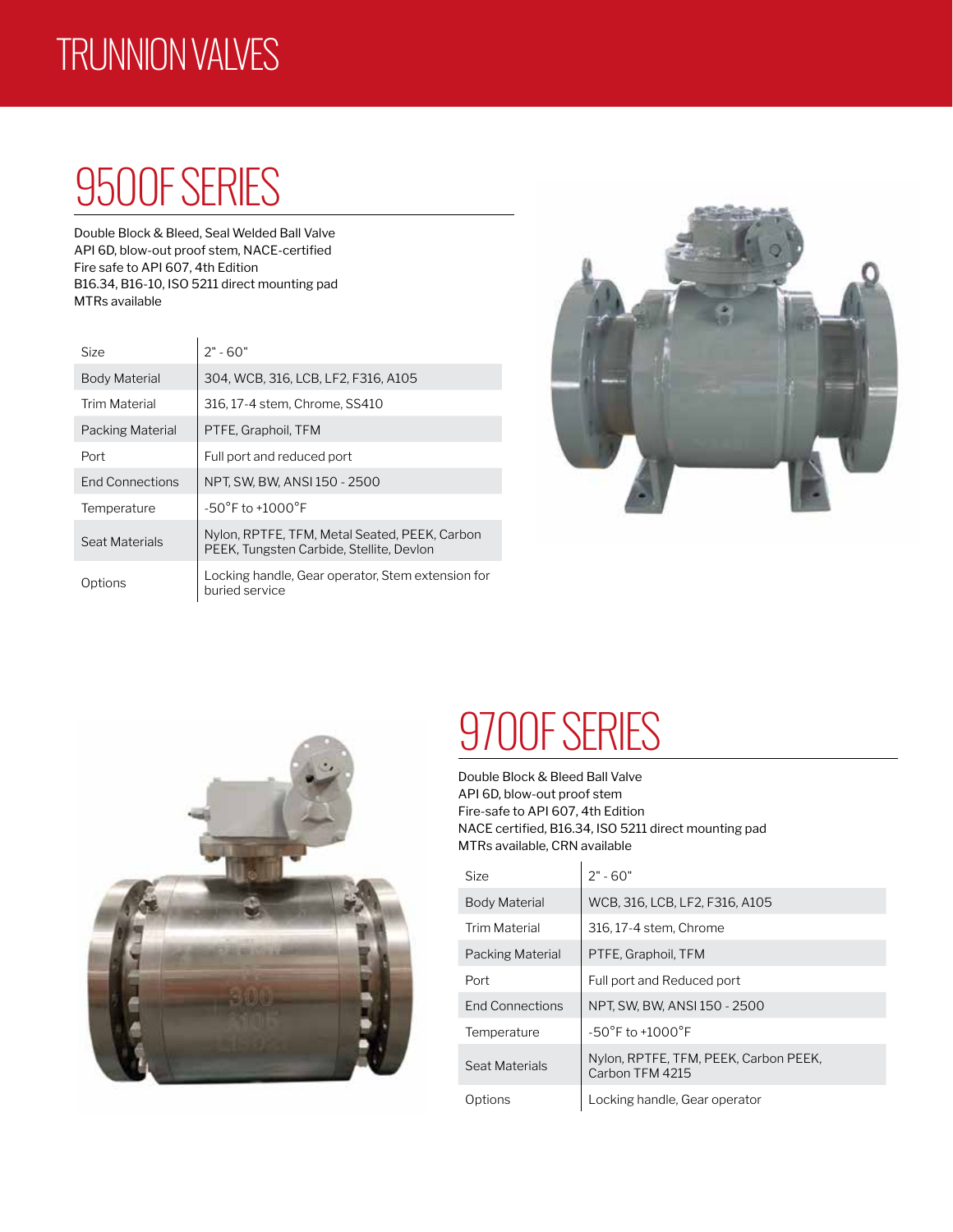#### 9800 SERIES

Metal Seated Ball Valve API 6D, blow-out proof stem Fire-safe to API 607, 4th Edition NACE-certified, B16.34, B16.10, ISO 5211 direct mounting pad MTRs available

| Size                   | $2" - 60"$                                        |
|------------------------|---------------------------------------------------|
| <b>Body Material</b>   | WCB, 316, LCB, LF2, F316, A105                    |
| <b>Trim Material</b>   | 316, 17-4 stem, Chrome, SS410                     |
| Packing Material       | PTFE, Graphoil, TFM                               |
| Port                   | Full port and Reduced port                        |
| <b>End Connections</b> | NPT, SW, BW, ANSI 150 - 2500                      |
| Temperature            | $-50^{\circ}$ F to $+1000^{\circ}$ F              |
| Seat Materials         | Metal Seated, Stellite, Tungsten Carbide, Inconel |
| Options                | Locking handle, Gear operator                     |

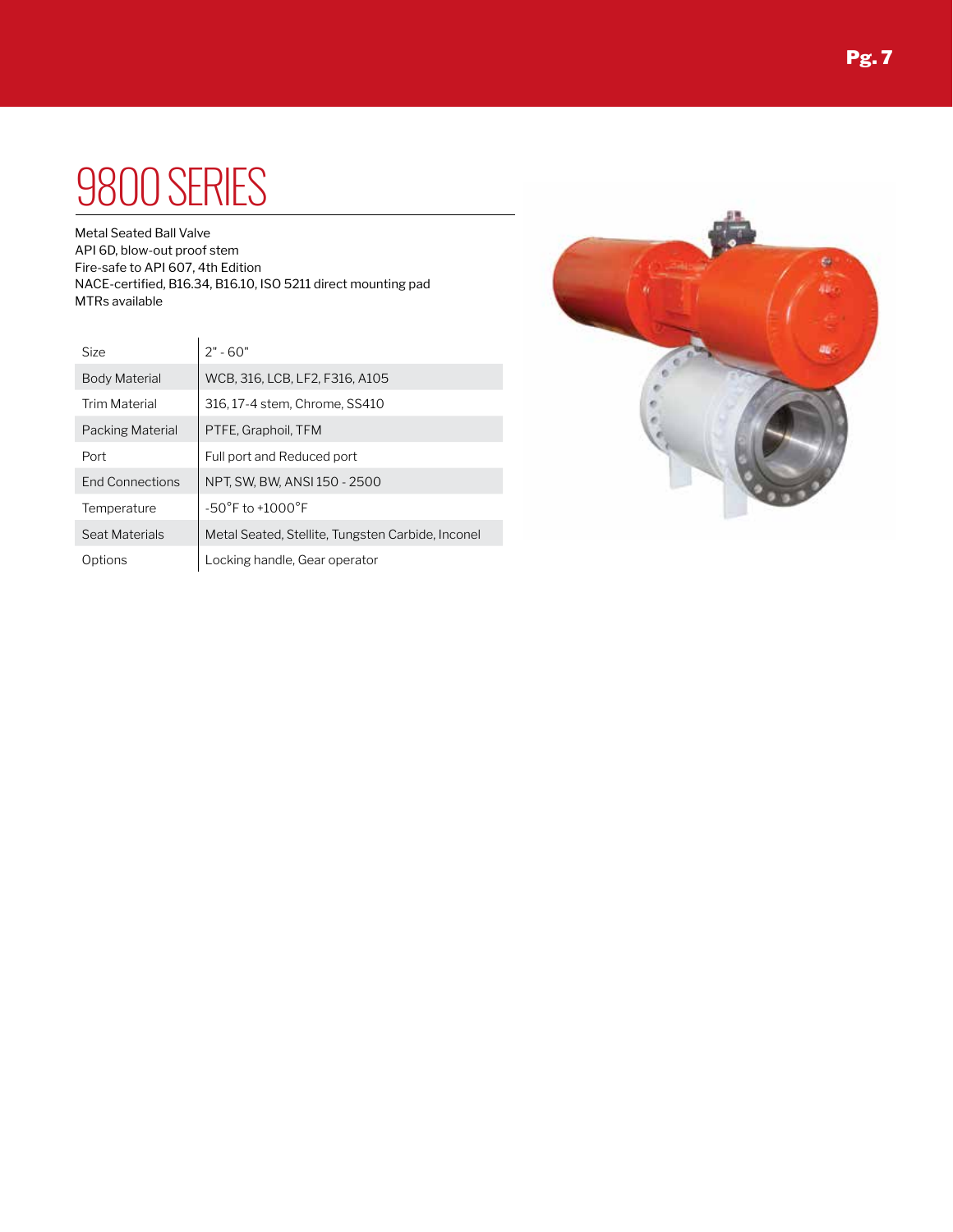#### TOP ENTRY VALVES

## DM2700 SERIES

One Piece, Top Entry, ISO 5211 Direct Mounting Pad, Fire Safe design, ANSI 600, Convenient in-line repairable, one piece ball valve Live-loaded packing, silicone-free, anti-static LDAR Compliant ISO-15848, TA-LUFT Emission certification MTRs available

| <b>Size</b>            | $1/2" - 4"$                         |
|------------------------|-------------------------------------|
| <b>Body Material</b>   | WCB, 316, Alloys                    |
| <b>Trim Material</b>   | WCB, 316, Alloys                    |
| Packing Material       | PTFE, Graphoil, TFM                 |
| Port                   | Reduced port                        |
| <b>End Connections</b> | SW, BW, NPT, Metric                 |
| Temperature            | $-50^{\circ}$ F to $+600^{\circ}$ F |
| Seat Materials         | TFM1600, TFM4215                    |



#### 9400 SERIES

Top Entry Ball Valve, Fire Safe to API 607, 4th Edition Meets ASME B16.34, B16.5 & B16.10, ISO 5211 direct mounting pad Seats compensate for wear, fluctuations of pressure/temperature MTRs available

| <b>Size</b>            | Full: $1/2" - 10"$<br>Reduced: 1/2" - 12"                               |
|------------------------|-------------------------------------------------------------------------|
| Body Material          | A105, WCB, 316, F316, LF2, LCB, Alloys                                  |
| <b>Trim Material</b>   | 316, Chrome, Alloys                                                     |
| Packing Material       | PTFE, Graphoil, TFM                                                     |
| Port                   | Full port, Reduced port                                                 |
| <b>End Connections</b> | NPT, metric, BW, SW, ANSI 150 - 2500                                    |
| Temperature            | $-50^{\circ}$ F to +1000 $^{\circ}$ F                                   |
| Seat Materials         | TFM, RPTFE, UHMPWE, PEEK, Carbon PEEK,<br>Metal Seated. Carbon TFM 4215 |

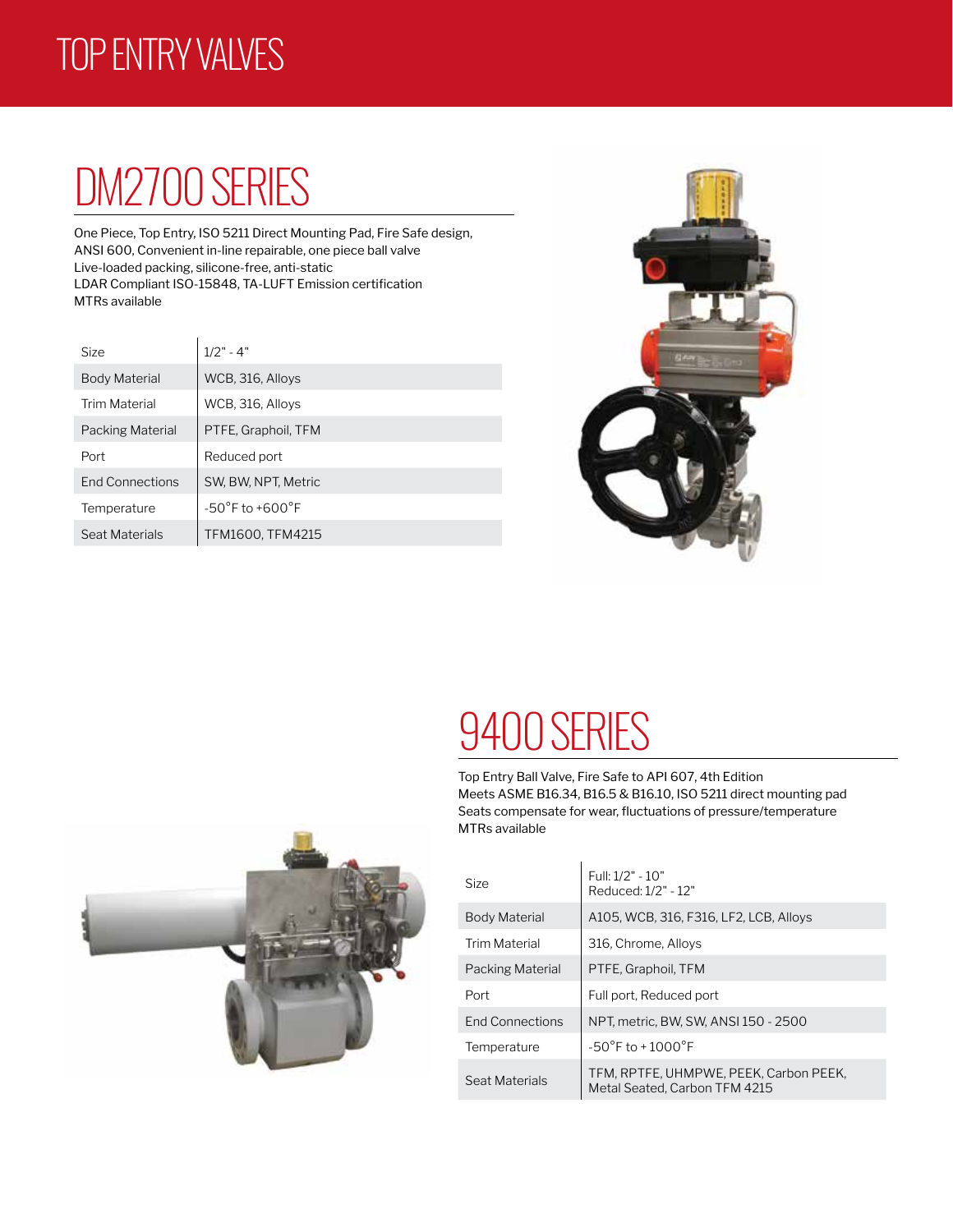## DM2600 SERIES

Top Entry Ball Valve, ANSI 150, ISO 5211 Direct Mounting Pad Silicone-free, anti-static, face-to-face interchangeability Locking handle MTRs available

| <b>Size</b>            | $2" - 4"$                                 |
|------------------------|-------------------------------------------|
| <b>Body Material</b>   | WCB, 316, 316L, 317, Alloys               |
| <b>Trim Material</b>   | WCB, 316, 316L, 317, Alloys               |
| Packing Material       | PTFE, Graphoil, TFM                       |
| Port                   | Reduced port                              |
| <b>End Connections</b> | <b>ANSI 150</b>                           |
| Temperature            | $-20^{\circ}$ F to $+600^{\circ}$ F       |
| Seat Materials         | Super Teflon, Carbon TFM, TFM 4215        |
| Options                | Chainwheel, Fusible link, Extended bonnet |

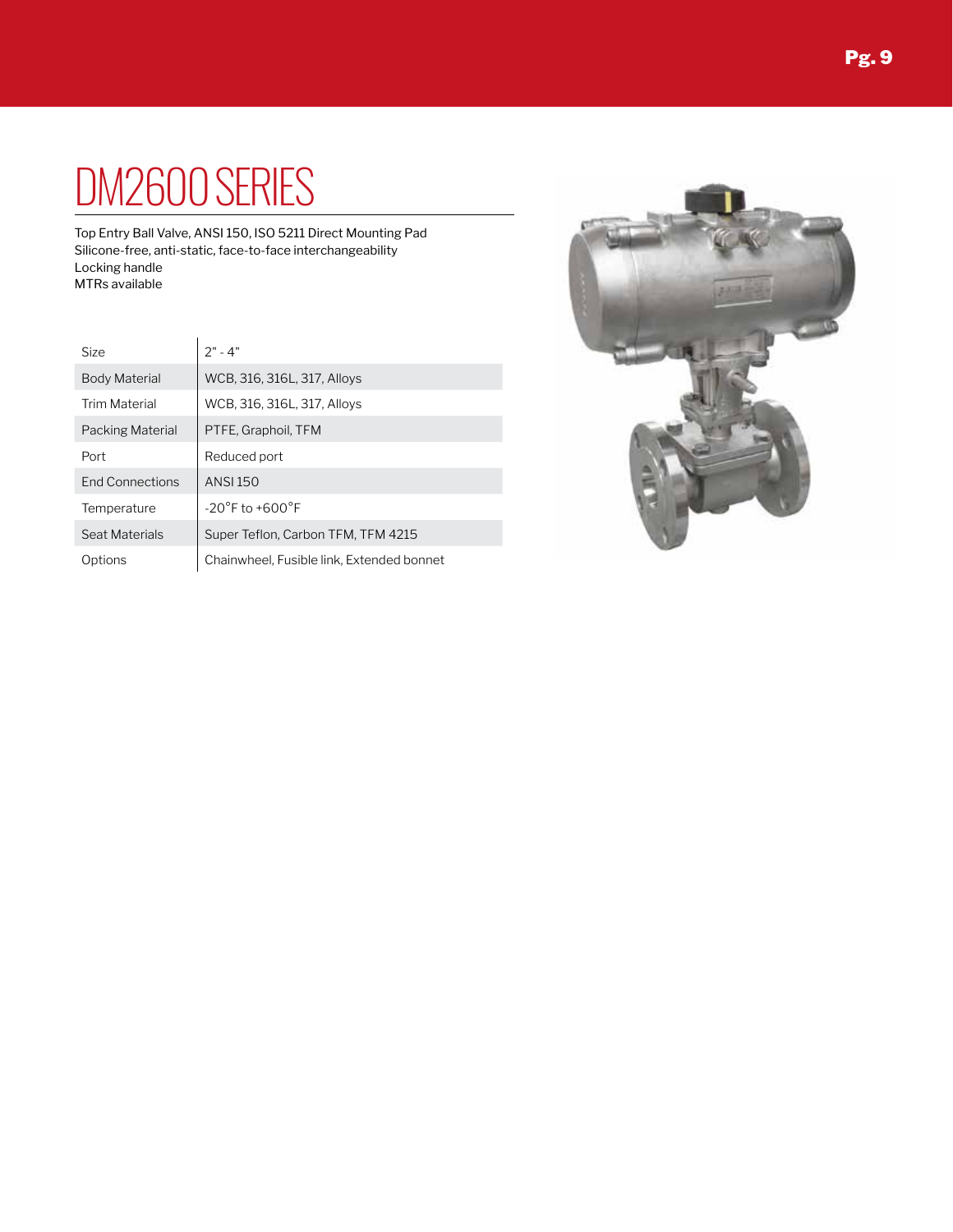#### FLANGED VALVES

## DM2500 SERIES

ANSI 150 & 300, ISO 5211 Direct Mount Flanged Ball Valve Fire safe to API 607, 7th Edition Blow-out proof stem, silicone-free, anti-static, live-loaded packing MTRs available CRN available, UL certified, NACE MR0175

| Size                   | $1/2" - 12"$                                                              |
|------------------------|---------------------------------------------------------------------------|
| <b>Body Material</b>   | WCB, 316, LCB, Alloys                                                     |
| <b>Trim Material</b>   | 304, 316, Alloys                                                          |
| Packing Material       | PTFE, Graphoil, TFM                                                       |
| Port                   | Full port and reduced port                                                |
| <b>End Connections</b> | ANSI 150 & 300, DIN flanges                                               |
| Temperature            | $-50^{\circ}$ F to $+1000^{\circ}$ F                                      |
| Seat Materials         | TFM, Carbon TFM, PEEK, Metal Seated                                       |
| Options                | Cryogenic and fugitive emission bonnets, Locking<br>handle, Gear operator |





## DMOB2500 SERIES

ANSI 150 Flanged V-Ball Control Valve Fire-safe to API 607, 7th Edition ISO 5211 direct mounting pad, live-loaded packing, self-adjusting packing, blow-out proof stem design MTRs Available, UL Certification, NACE MR 0175

| Size                   | $1/2" - 12"$                                                                                                                              |
|------------------------|-------------------------------------------------------------------------------------------------------------------------------------------|
| <b>Body Material</b>   | WCB, 316, Alloys                                                                                                                          |
| Trim Material          | 316, 17-4                                                                                                                                 |
| Packing Material       | PTFE, Graphoil, TFM                                                                                                                       |
| Port Design            | Full Port, Reduced Port                                                                                                                   |
| <b>End Connections</b> | <b>Flanged 150, 300</b>                                                                                                                   |
| Temperature            | $-50^{\circ}$ F to $+1000^{\circ}$ F                                                                                                      |
| Seat Materials         | TFM, Carbon TFM, PEEK, Carbon PEEK, Metal<br>Seated Plate, TFM 4215                                                                       |
| Options                | Chainwheel, 15°, 30°, 60°, 90°, slotted V-ball,<br>Locking handle, Gear Operator                                                          |
| Certifications         | UL certified for fluid types, certified to NSF/ANSI<br>372 and NSF/ANSI 61 Section 8-2017 by Truesdail<br>Laboratories for drinking water |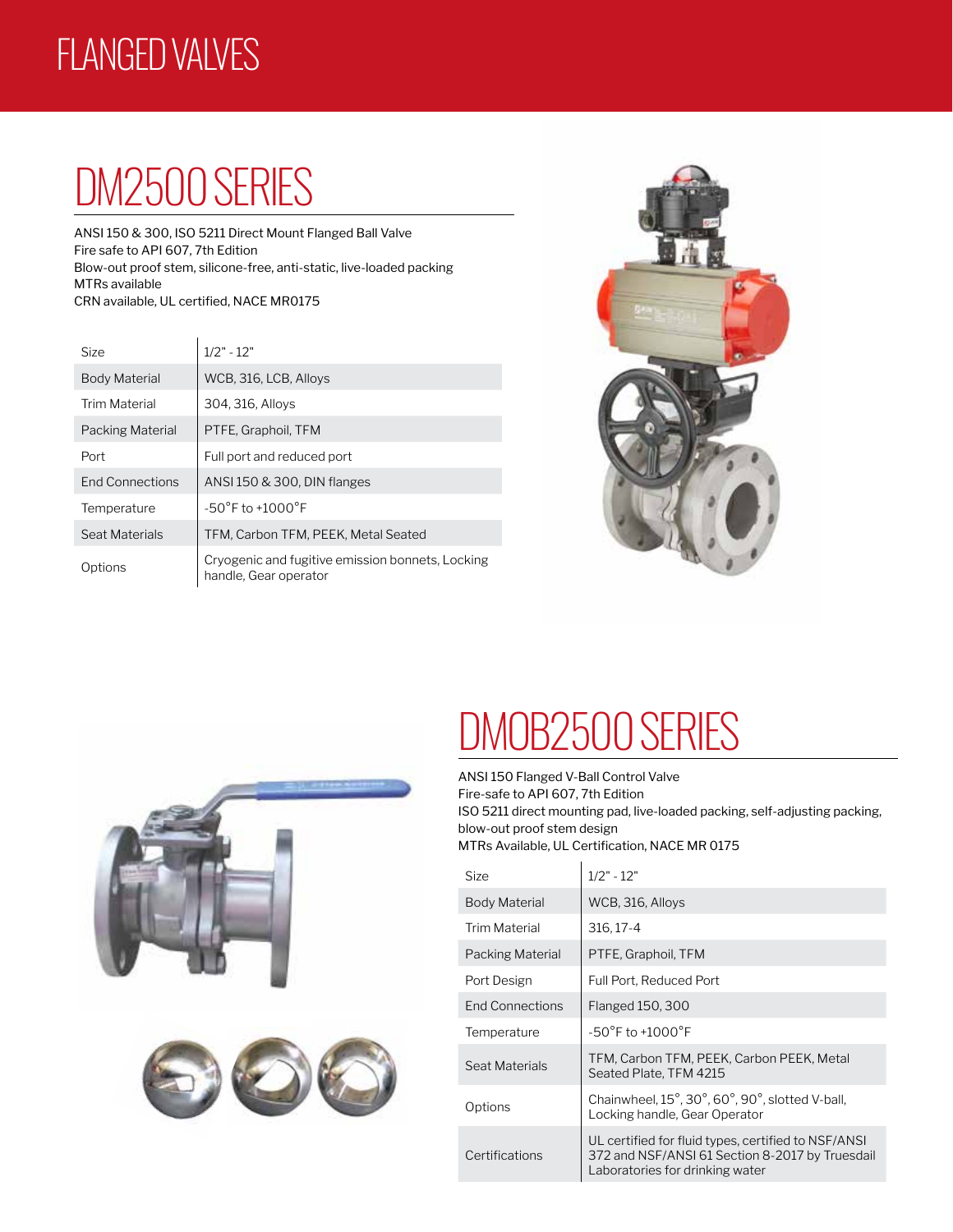#### 9600 SERIES

Floating ball Flanged Ball Valve Fire safe to API 607, 4th Edition API 6D certified, B16.34, B16.10, ISO 5211 mounting pad NACE certified MTRs available, CRN available

| Size                    | $1/2" - 10"$                                                                |
|-------------------------|-----------------------------------------------------------------------------|
| <b>Body Material</b>    | WCB, 316, A105, 304, LF2, LCB                                               |
| <b>Trim Material</b>    | 304, 316, Chrome                                                            |
| <b>Packing Material</b> | PTFE, Graphoil, TFM                                                         |
| Port                    | Full port and Reduced port                                                  |
| <b>End Connections</b>  | ANSI 150 - 600, RF, 600 RTJ, SW, BW, DIN Flanges                            |
| Temperature             | $-50^{\circ}$ F to + 650 $^{\circ}$ F                                       |
| Seat Materials          | Teflon, RPTFE, TFM, TFM 4215                                                |
| Options                 | Fusible link, Extended bonnet, Chainwheel,<br>Locking handle, Gear operator |

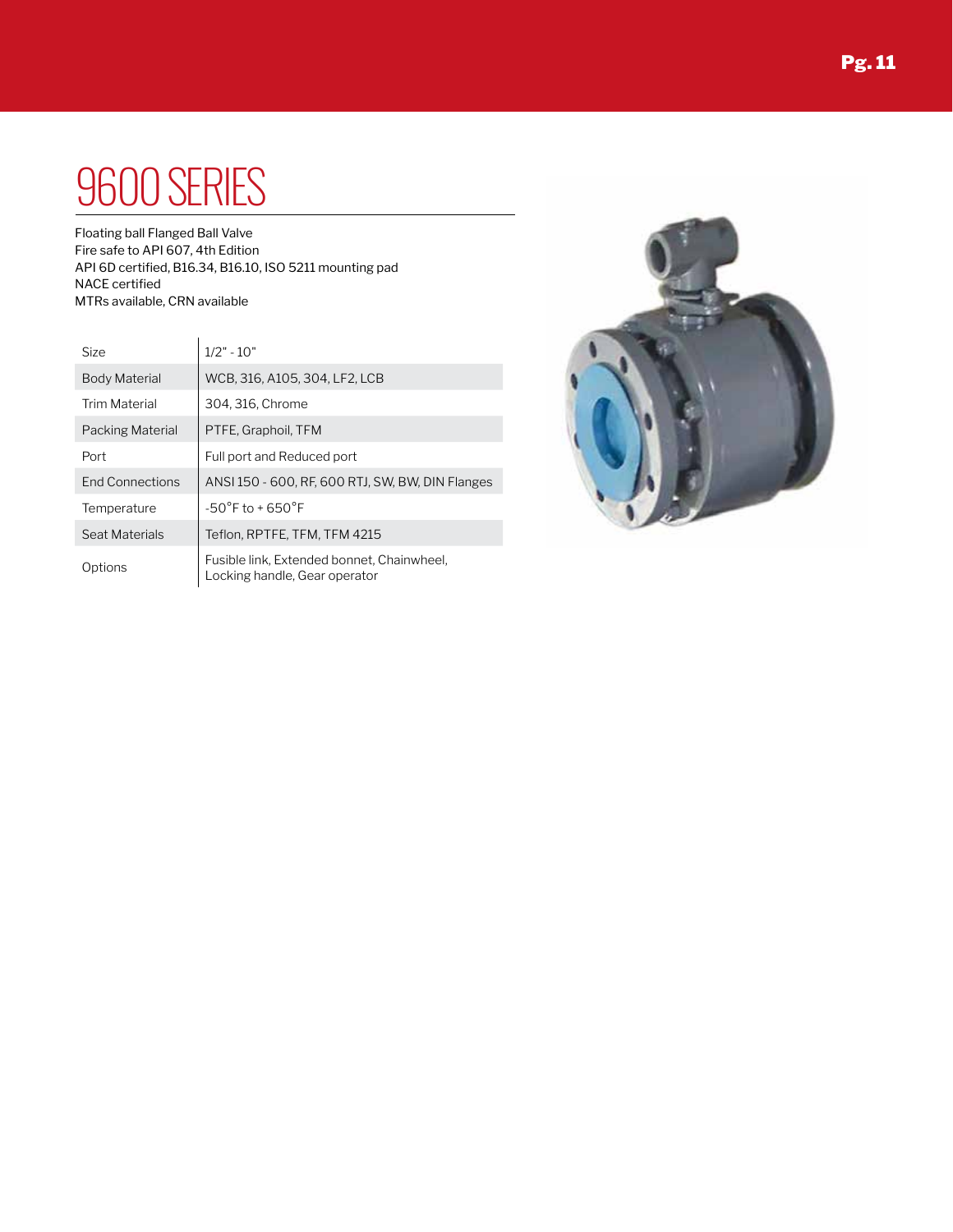#### THREE, FOUR & FIVE WAY VALVES

## DMCF3L/T2A33FTTKE SERIES

T-Port & L-Port, ISO 5211 Direct Mount Ball Valve Cavity-filled, positive shut-off, in-line repairable, live loaded packing Blow-out proof stem, 10 Ra interior finish, 800 WOG MTRs available, 3A certified

| <b>Size</b>            | $1/2" - 4"$                                       |
|------------------------|---------------------------------------------------|
| Body Material          | 316, Alloys, WCB                                  |
| <b>Trim Material</b>   | 316, Alloys                                       |
| Packing Material       | PTFE, Graphoil, TFM                               |
| Port                   | Full port                                         |
| <b>End Connections</b> | Tri-clamp, BW, Tube, Flanged                      |
| Temperature            | $-50^{\circ}$ F to $+650^{\circ}$ F               |
| Seat Materials         | PTFE, TFM, TFM 4215                               |
| Options                | Automation, Limit switch, Locking & Spring handle |





## DM4LL/T-2A33FTTF150 SERIES

X Port, Double L, 4-Way, 5-Way, ISO 5211 Direct Mounting Pad Self-adjusting packing, blow-out proof stem, 800 WOG Silicone-free, four seats, positive shutoff, live loaded packing MTRs available, CRN available

| Size                   | $1/2" - 16"$                                            |
|------------------------|---------------------------------------------------------|
| <b>Body Material</b>   | WCB, 316, Alloys                                        |
| Trim Material          | 316, 17-4 stem                                          |
| Packing Material       | PTFE, Graphoil, TFM                                     |
| Port Design            | Full port                                               |
| <b>End Connections</b> | NPT, SW, BW, ANSI 150 & 300, DIN Flanges                |
| Temperature            | $-20^{\circ}$ F to $+1000^{\circ}$ F                    |
| Seat Materials         | Super Teflon, Carbon, Carbon PEEK, Metal Seated, UHMPWE |
| Options                | 45° handle, Automation with accessories                 |

## 3L/3T2A00 SERIES

Trunnion, 3 Way Ball Valve, T Port or L Port API 6D, ISO 5211 direct mounting pad, live loaded packing Blow-out proof stem, NACE certified, B16-34 MTRs available, CRN available

| Size                   | $2" - 16"$                             |
|------------------------|----------------------------------------|
| <b>Body Material</b>   | WCB, 316, LCB, LF2, F316, A105, Alloys |
| <b>Trim Material</b>   | 316, 17-4 stem                         |
| Packing Material       | PTFE, Graphoil, TFM                    |
| Port                   | Full port and Reduced port             |
| <b>End Connections</b> | ANSI 150 - 900                         |
| Temperature            | $-50^{\circ}$ F to + 1000 $^{\circ}$ F |
| Seat Materials         | RPTFE, TFM, TFM 4215, Metal, PEEK      |
| Options                | Locking handle, Gear operator          |

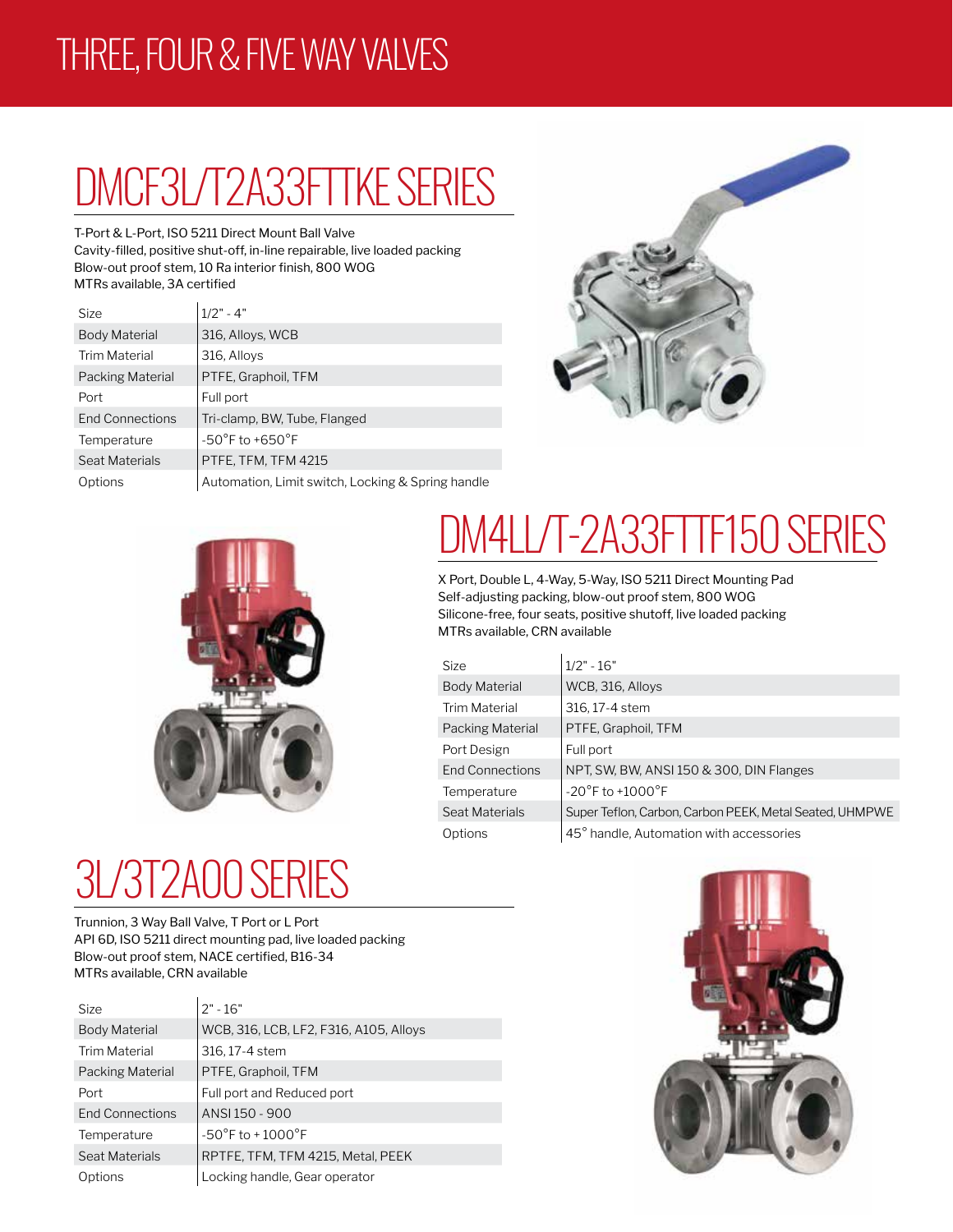ISO 5211 Direct Mount Ball Valve, Positive shutoff, Full Port Silicone-free, 3 ports, live loaded packing May be used as a block or flow port Blow-out proof stem, Side entry

| Size                   | $1/4" - 3"$                                                              |
|------------------------|--------------------------------------------------------------------------|
| <b>Body Material</b>   | <b>Bronze</b>                                                            |
| <b>Trim Material</b>   | Chrome, 316, 304                                                         |
| Packing Material       | <b>PTFE</b> or Graphoil                                                  |
| Port                   | Full port, Reduced port                                                  |
| <b>End Connections</b> | NPT, metric                                                              |
| Temperature            | $-20^{\circ}$ F to $+300^{\circ}$ F                                      |
| Seat Materials         | <b>PTFE</b>                                                              |
| Options                | 45° handle, Automation with accessories, Limit<br>switch, Locking handle |





## $DMHP3(4) L(T) 2AO$

Side Entry, L/T/X, I Port, ISO 5211 Direct Mounting Pad, Trunnion Ball Valve Four seat design, positive shutoff, silicone-free Live-loaded packing, 3000 psi ANSI, 900/1500 MTRs available

l,

| Size                   | $1/4" - 2"$                                 |
|------------------------|---------------------------------------------|
| <b>Body Material</b>   | WCB, 316, Alloys                            |
| Trim Material          | 316, Alloys                                 |
| Packing Material       | PTFE, Graphoil, TFM                         |
| Port                   | Full port                                   |
| <b>End Connections</b> | NPT, Metric, BW, SW, ANSI Flanged 900, 1500 |
| Temperature            | $-20^{\circ}$ F to + 750 $^{\circ}$ F       |
| Seat Materials         | PEEK, Carbon PEEK, Devlon                   |
| Options                | 45° handle, Automation with accessories     |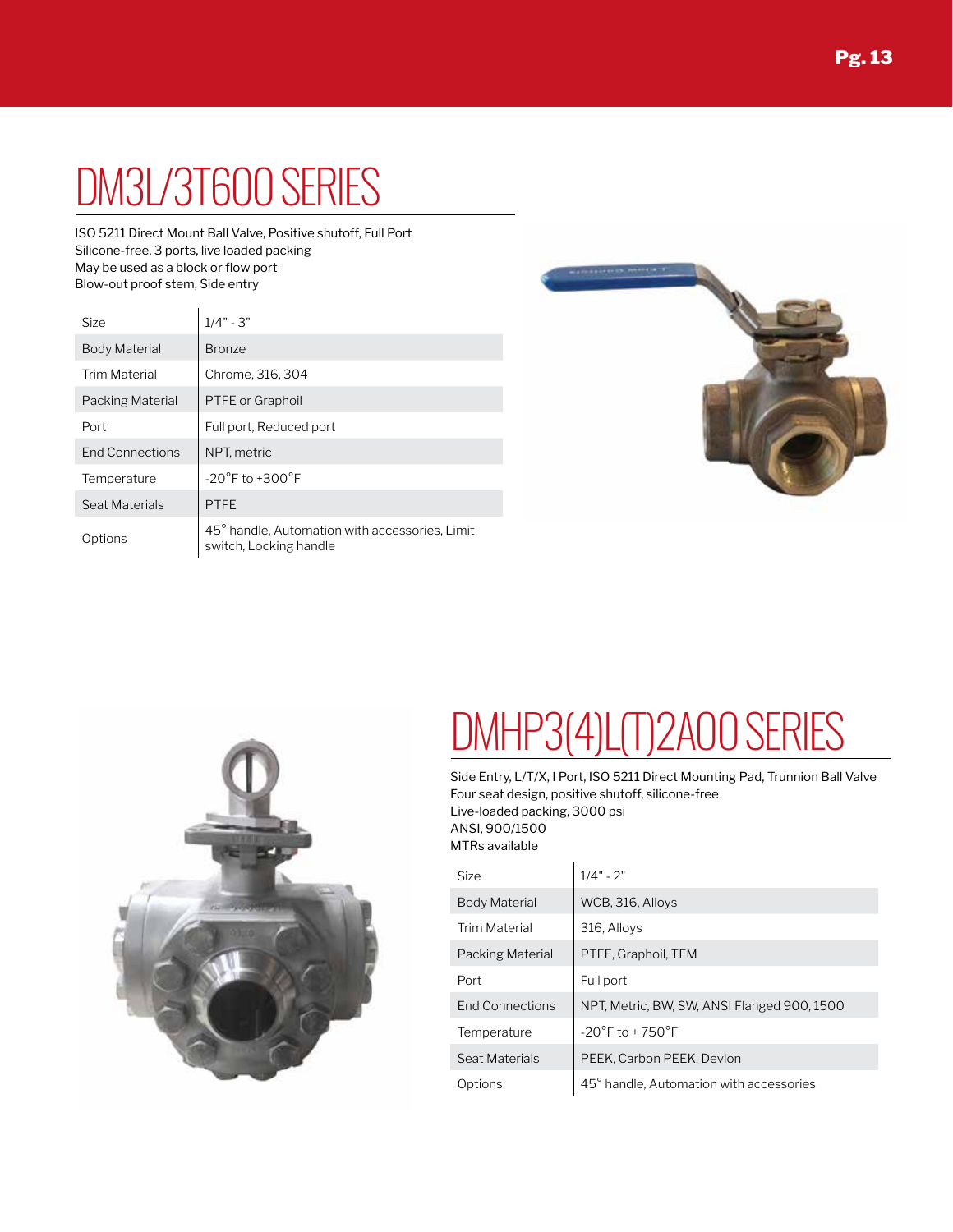#### SPECIALTY VALVES

#### 6800 SERIES

Spring Loaded Check Valve

High capacity, soft seated for bubble-tight shutoff Spring loaded for fast sealing action, low cracking pressure MTRs available

| Size                   | $1/4" - 3"$                         |
|------------------------|-------------------------------------|
| <b>Body Material</b>   | <b>Stainless Steel</b>              |
| <b>Trim Material</b>   | <b>Stainless Steel</b>              |
| Packing Material       | PTFE or Graphoil                    |
| Port                   | Full port                           |
| <b>End Connections</b> | <b>NPT</b>                          |
| Temperature            | +10 $\degree$ F to +450 $\degree$ F |
| Seat Materials         | PTFE, TFM1600, TFM4215              |





## DBDM4600/DBDM4800 SERIES

2000 & 3000 psi, Three Piece, Double Block & Bleed Ball Valve Blow-out proof stem, ISO 5211 direct mounting pad Fire safe to API 607, 7th Edition, high performance valve MTRs available, UL Certification, NACE MR0175, LDAR Compliant ISO-15848, TA-LUFT Emission Certification

| Size                   | $1/4" - 3"$                                  |
|------------------------|----------------------------------------------|
| <b>Body Material</b>   | WCB, 316, Alloys                             |
| Trim Material          | 316, 17-4 stem, Alloys                       |
| Packing Material       | PTFE, Graphoil, TFM                          |
| Port                   | Full port                                    |
| <b>End Connections</b> | NPT, Metric, SW, Flanged, ANSI 150 - 900     |
| Temperature            | $-50^{\circ}$ F to +1000 $^{\circ}$ F        |
| Seat Materials         | TFM 4215, PEEK, Carbon PEEK, TFM1600, Metal  |
| Options                | Locking handle, Stem extension, Limit switch |

## **BDM250**

Two Piece Flanged Ball Valve, Fire Safe API 607, 5th Edition ISO 5211 direct mount, three piece, full port, live-loaded packing Encapsulated seat with locking handle MTRs available. UL Certification, NACE MR0175, LDAR Compliant ISO-15848, LDAR Certification

| <b>Size</b>            | $1/2" - 6"$                                                           |
|------------------------|-----------------------------------------------------------------------|
| <b>Body Material</b>   | WCB, 316, Alloy 20, Hastelloy C, Super Duplex, Monel                  |
| <b>Trim Material</b>   | 316, Duplex, Alloy 20, Hastelloy C, Monel                             |
| Port Design            | Full port                                                             |
| <b>End Connections</b> | ANSI 150#, Flanged 300#                                               |
| Temperature            | $-100^{\circ}$ F to $+650^{\circ}$ F                                  |
| Seat Materials         | Metal seated, PEEK, Super Teflon, Carbon Super<br>Teflon, Carbon PEEK |
| Options                | Locking handle, Stem extension, Limit switch                          |

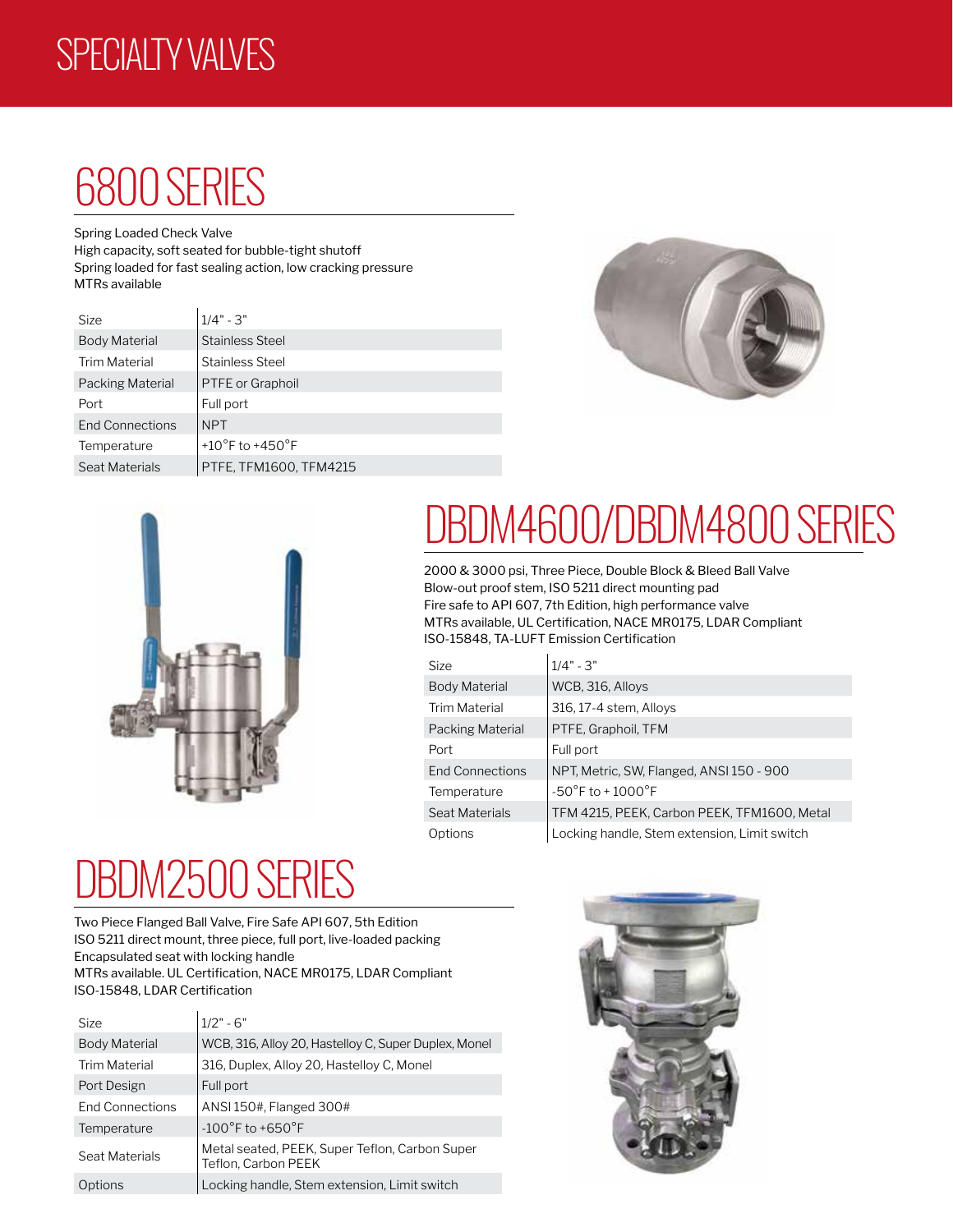#### KE/KS SERIES

Through Conduit, Slab Gate Valves API 6FA fire safe design, double block & bleed Self-relieving seat, top entry bonnet Complies with API 6D / API 6D SS MTRs available, CRN available

| Size                   | $2" - 60"$                            |
|------------------------|---------------------------------------|
| <b>Body Material</b>   | WCB, 316SS, Alloy materials           |
| <b>Trim Material</b>   | Chrome, 316SS, Stellite               |
| Packing Material       | PTFE or Graphoil                      |
| Port                   | Full port, Reduced port               |
| <b>End Connections</b> | ANSI 150 - 1500                       |
| Temperature            | $-100^{\circ}$ F to $+1000^{\circ}$ F |
| Seat Materials         | RPTFE, Metal                          |





#### DB5400 SERIES

Double Block & Bleed Plug Valve Rising stem

Soft or metal seated options, hand or power operation Bi-directional sealing with zero leakage, little maintenance

| Size                   | $2" - 24"$                                                                 |
|------------------------|----------------------------------------------------------------------------|
| <b>Body Material</b>   | WCB, WCC, Stainless Steel, Alloy materials                                 |
| Trim Material          | <b>WCB, 17-4</b>                                                           |
| Packing Material       | <b>PTFE</b> or Graphoil                                                    |
| Port Design            | Full port                                                                  |
| <b>End Connections</b> | ANSI 150 - 2500                                                            |
| Temperature            | $-20^{\circ}$ F to $+800^{\circ}$ F                                        |
| Seat Materials         | Soft or metal                                                              |
| Options                | Handwheel extension, limit switch, thermal<br>packing, and custom painting |
|                        |                                                                            |